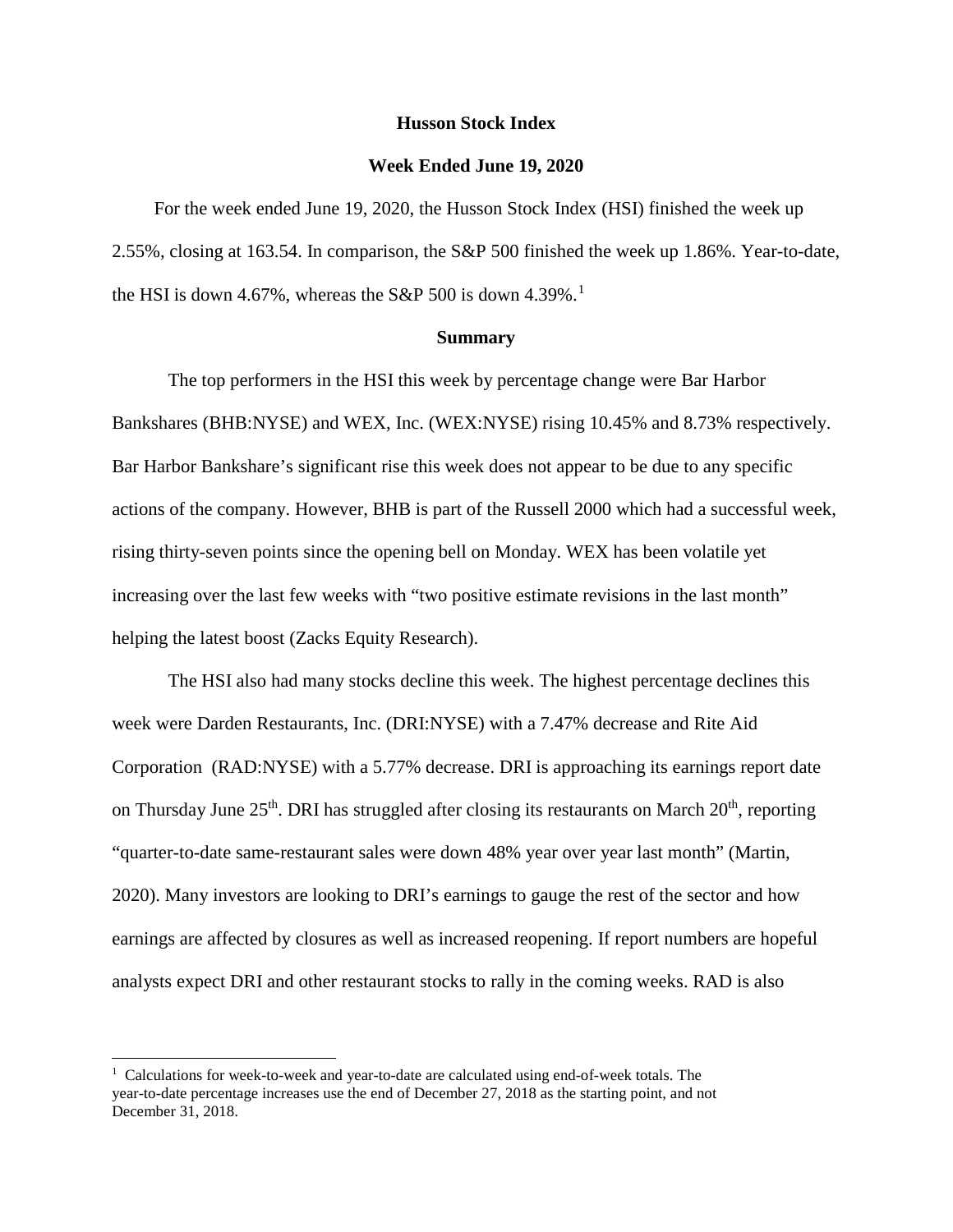reporting earnings on Thursday with expectations of a \$0.54 per share loss for the quarter, or a change of -285.7% from the prior year, according to Zack's Equity Research. Zack's does note RAD may beat the estimates in part due to the increased utilization of pharmacies, including Rite Aid, for COVID testing which could allow some opportunity for an increase in the stock.

#### **Overview**

The HSI was developed by Marie Kenney, while a student at Husson University, in consultation with Associate Professor J. Douglas Wellington. The index is currently being tracked and analyzed by Husson student, Caitlin Cushman. The HSI tracks and analyzes the stocks of 29 companies that are considered to have an effect on the Maine economy. These companies are either based in Maine or have an influence on the Maine economy through employment or consumer spending. This price-weighted index offers a numerical breakdown of Maine's economy. The analysis looks into the events of the week and finds the likely reasons the index went up or down. This index and analysis help provide a better understanding of Maine's economy as well as explain significant changes in stock prices of the companies that comprise the HSI.

#### **References**

Martin, V. (2020, June 19). 3 Earnings Reports to Watch Next Week. Retrieved from <https://www.nasdaq.com/articles/3-earnings-reports-to-watch-next-week-2020-06-19> Zack's Equity Research (2020, June 19). WEX Looks Good: Stock Adds 6.4% in Session. Retrieved from<https://www.zacks.com/stock/news/988837/wex-looks-good-stock-adds-64-in-session>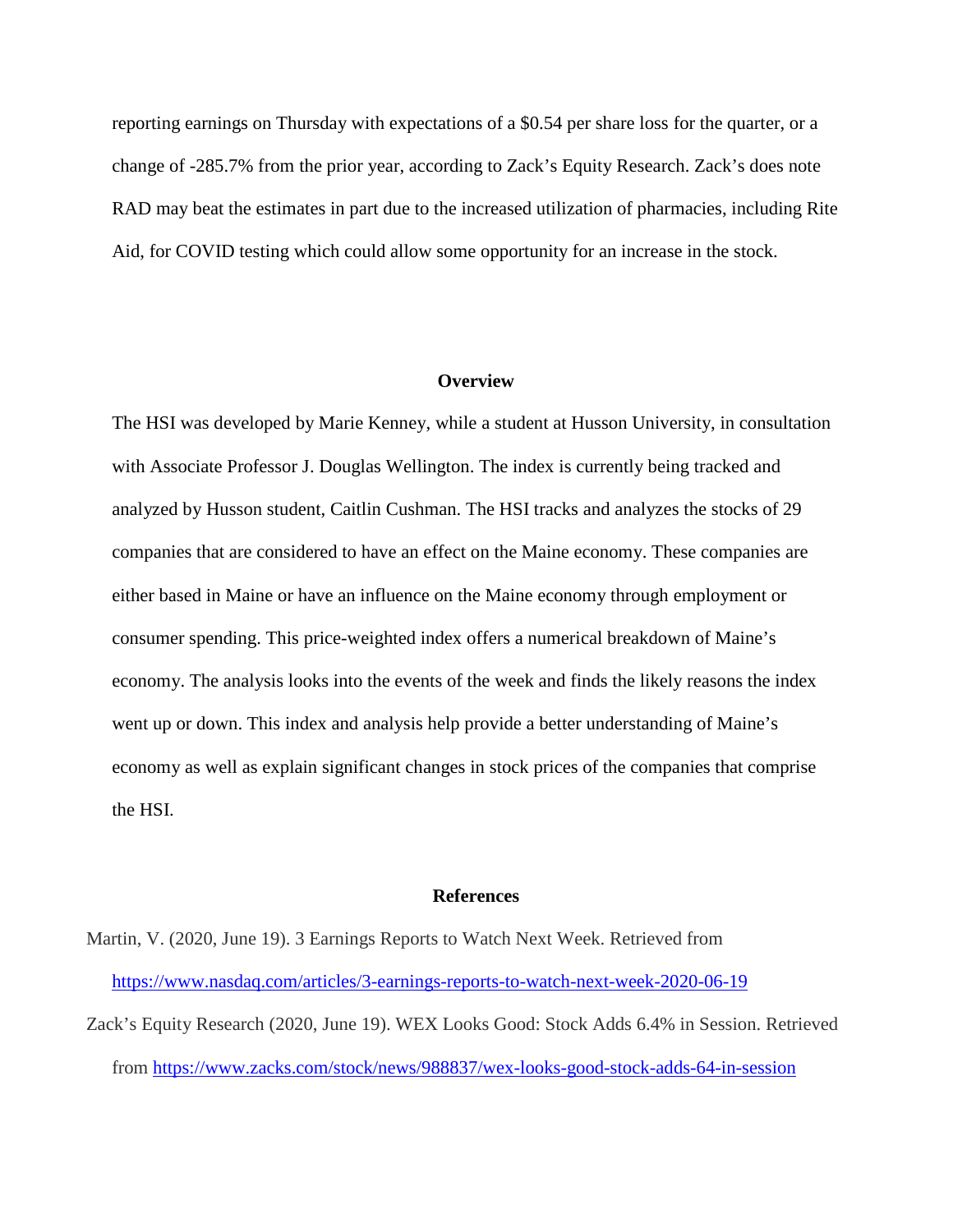Zack's Equity Research (2020, June 18). Earnings Preview: Rite Aid (RAD) Q1 Earnings Expected to Decline. Retrieved from [https://www.zacks.com/stock/news/988377/earnings-preview-rite](https://www.zacks.com/stock/news/988377/earnings-preview-rite-aid-rad-q1-earnings-expected-to-decline)[aid-rad-q1-earnings-expected-to-decline](https://www.zacks.com/stock/news/988377/earnings-preview-rite-aid-rad-q1-earnings-expected-to-decline)

# **Composition of the Husson Stock Index (HSI)**

| <b>Ticker</b><br><b>Symbol:</b><br><b>Exchange</b> | <b>Stock</b>                                   | <b>Maine</b><br><b>Affiliation</b> | <b>Sector</b>           |
|----------------------------------------------------|------------------------------------------------|------------------------------------|-------------------------|
| <b>AGR: NYSE</b>                                   | Avangrid, Inc.                                 | Presence                           | <b>Utilities</b>        |
| <b>ANCUF:</b><br><b>TSX</b>                        | <b>Alimentation Couche-Tard Inc Class</b><br>B | Presence                           | <b>Consumer Staples</b> |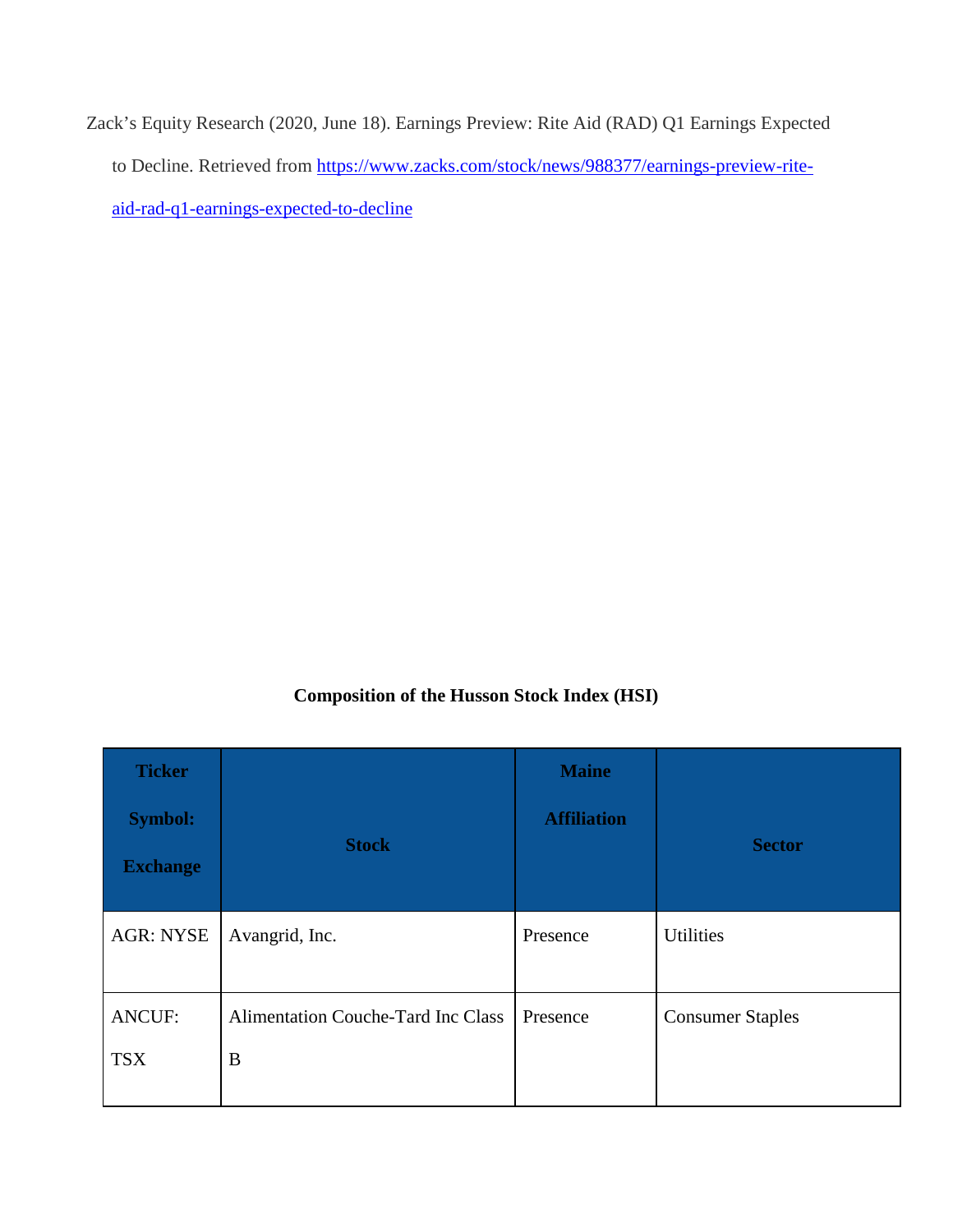| <b>BAC: NYSE</b>              | <b>Bank of America Corporation</b>  | Presence    | Financials                      |
|-------------------------------|-------------------------------------|-------------|---------------------------------|
| <b>BHB: NYSE</b>              | <b>Bar Harbor Bank</b>              | Maine-based | Financials                      |
| CAC:<br><b>NASDAQ</b>         | <b>Camden National Corporation</b>  | Maine-based | Financials                      |
| CHTR:<br><b>NASDAQ</b>        | Charter Communications, Inc.        | Presence    | <b>Communications Services</b>  |
| <b>CL: NYSE</b>               | Colgate-Palmolive Company           | Maine-based | <b>Consumer Staples</b>         |
| <b>CVET:</b><br><b>NASDAQ</b> | Covetrus, Inc.                      | Maine-based | <b>Health Care</b>              |
| <b>DRI: NYSE</b>              | Darden Restaurants, Inc.            | Presence    | <b>Consumer Discretionaries</b> |
| FNLC:<br><b>NASDAQ</b>        | The First Bancorp, Inc.             | Maine-based | Financials                      |
| <b>GD: NYSE</b>               | <b>General Dynamics Corporation</b> | Presence    | Industrials                     |
| HLT: NYSE                     | Hilton Worldwide Holdings, Inc.     | Presence    | <b>Consumer Discretionaries</b> |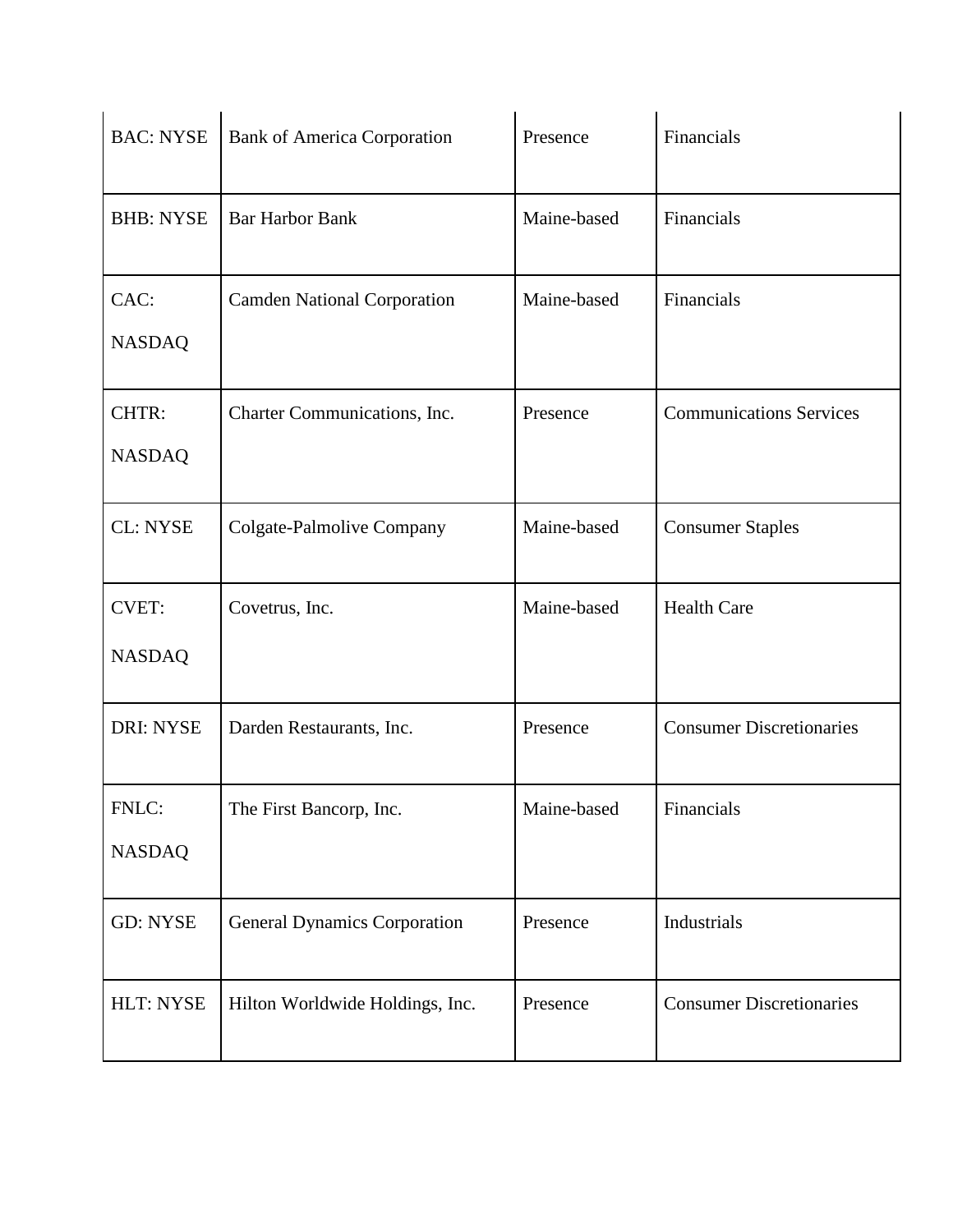| HD: NYSE                      | The Home Depot, Inc.              | Presence    | <b>Consumer Discretionaries</b> |
|-------------------------------|-----------------------------------|-------------|---------------------------------|
| ICCC:<br><b>NASDAQ</b>        | ImmuCell Corporation              | Maine-based | <b>Health Care</b>              |
| <b>IDXX:</b><br><b>NASDAQ</b> | IDEXX Laboratories, Inc.          | Maine-based | <b>Health Care</b>              |
| LOW: NYSE                     | Lowe's Companies, Inc.            | Presence    | <b>Consumer Discretionaries</b> |
| <b>MCD: NYSE</b>              | McDonald's Corporation            | Presence    | <b>Consumer Discretionaries</b> |
| NBN:<br><b>NASDAQ</b>         | Northeast Bank                    | Maine-based | Financials                      |
| PENN:<br><b>NASDAQ</b>        | Penn National Gaming, Inc.        | Presence    | <b>Consumer Discretionaries</b> |
| <b>RAD: NYSE</b>              | Rite Aid Corporation              | Presence    | <b>Consumer Staples</b>         |
| RTX:NYSE                      | Raytheon Technologies Corporation | Presence    | Industrials                     |
| TD: NYSE                      | The Toronto-Dominion Bank         | Presence    | Financials                      |